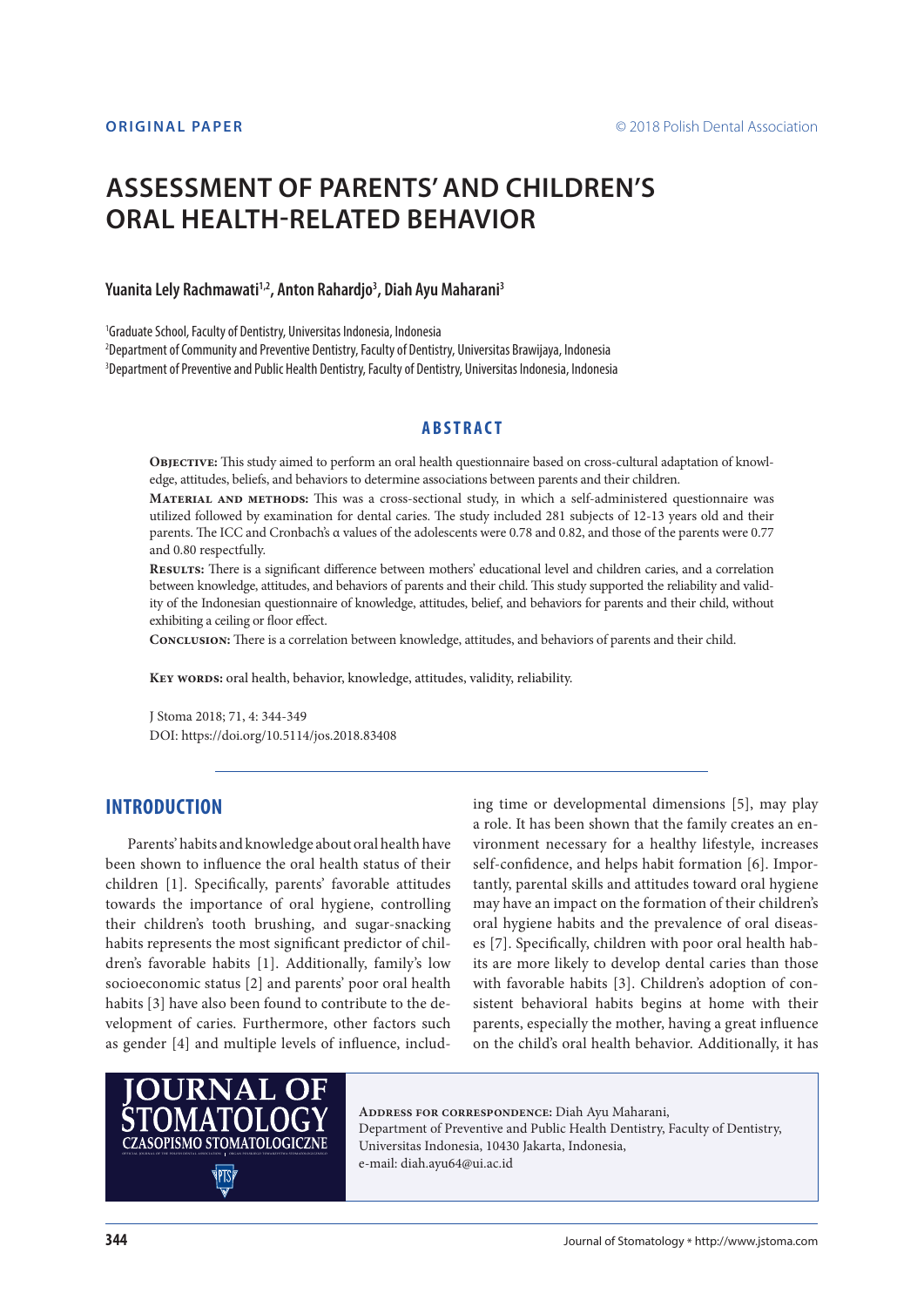been shown that parents' education level significantly affects the presence of oral disease in children [8]. A previous study assessed the status of dental erosion in a 12-year-olds in Jakarta-Indonesia, demonstrating that lower levels of parental dental knowledge, lower father's education, and being a girl were positively associated with dental erosion [9].

Most studies correlate parents' knowledge, behavior, education, or socioeconomic status with children's oral health [3, 6, 7]. To date, only rare studies, including in Indonesia, have focused on the association between knowledge and attitudes, beliefs, and children/parents' behavior related to oral health [10]. Several studies have developed instruments to measure knowledge, attitudes, or beliefs related to oral health [1, 6, 7, 10]. In the present study, we performed a cross-adaptation of the instruments developed by Poutanen *et al*. This instrument has been shown to be valid and reliable, following testing on parents and their children aged 11-12 years old [10].

### **OBJECTIVE**

The objective of this study was to perform a crosscultural adaptation of a knowledge, attitudes, beliefs, and behaviors questionnaire related to oral health, and subsequently identify possible associations between parents and their children at 12-13 years of age.

### **MATERIAL AND METHODS**

We performed a cross-sectional study using selfadministered questionnaires to adolescents and their parents. The Ethics Committee of the Faculty of Dentistry, Universitas Indonesia approved this study (No. 129/Ethical Approval/FKGUI/XII/2017 No. Protocol 071421117). Questions concerning oral health-related knowledge, attitudes, beliefs, and behaviors were measured on a 4-point Likert scale, with 4 possible answers: strongly agree, partly agree, partly disagree, and strongly disagree. Behavior was evaluated with the use of structured and open-ended questions. Enquiries about parents' highest level of education took place. When performing the statistical analyses, variables concerning knowledge, attitudes, and beliefs were dichotomized  $(strongly agree = 0, partly agree, partly disagree, strong$ ly disagree = 1). Additionally, variables regarding behaviors were dichotomized as follows: tooth brushing (twice a day = 0, once a day or seldom = 1), xylitol products use (parents: twice a day = 0, once a day or seldom = 1; children: at least once a day =  $0$ , not daily =  $1$ ), consumption of sweets (once a week  $= 0$ , 2-3 times per week or more often = 1), soft drink use  $(2-3$  times per week = 0, daily = 1)  $[10]$ .

The sample size estimation suggested that the enrollment of 256 individuals in the study would be necessary to reach statistical significance ( $p < 0.05$ ), with a 95%

confidence, assuming a significant correlation of 0.4. In total, 281 individuals fulfilled the inclusion criteria and were enrolled into the study. This represents an additional 10% over the total sample size needed for statistical significance. The enrolled children were adolescents aged 12-13 years, recruited from junior high schools in Jakarta. All the subjects were willing to participate in the study and their parents signed a written informed consent form on their behalf. Medical conditions preventing the participants from answering the questionnaire or any medical or pharmacotherapy history that might compromise the study's outcome were not identified in any of the subjects.

The subjects were visited twice: the first time for the parents to sign the written informed consent, and the second time to initiate the questionnaire and perform examination of caries. Caries were assessed according to the World Health Organization criteria [11]. A single examiner, who was not involved in the research analysis, conducted oral health examinations with a Kappa agreement of 0.94 for decayed, missing, and filled teeth (DMFT) scoring. Data obtained from the questionnaire was coded and inputted in excel program by a single recorder. Eleven junior high schools in Jakarta, representing six districts, were clustered and randomly selected from official school registries. A subset of the subjects was retested to confirm the reliability of the measurements. To this end, 23 adolescents obtained a second questionnaire within 1-2 weeks [12] from receiving the first one. Reliability was analyzed by Cronbach's a and the interclass correlation coefficient.

# **RESULTS**

Our study included 300 adolescents recruited from junior high schools across Jakarta. Of these, 19 were excluded due to refusal to undergo oral examination. The remaining 281 agreed to participate in the study by signing the informed consent form (93.6% response rate). All the interviewed participants completed the Indonesian version of the questionnaire's items, resulting in complete data analysis.

By analyzing the descriptive sociodemographic (Table 1) and clinical data, we observed that DMFT's prevalence was 80.4% and its index had an average of 2.8 teeth, comprising 0.01% of filled teeth and 0.05% of missing teeth. In addition, we found that a higher number of female participants had caries with respect to males. The test–retest reliability was performed on 23 adolescents and their parents. The ICC and Cronbach's α values of the adolescents were calculated to be 0.78 and 0.82; parents were calculated to be 0.77 and 0.80. Good reproducibility and a good internal consistency were observed [13].

Among the parents, mothers (average age, 42 years old) comprised the majority of respondents (70.5%).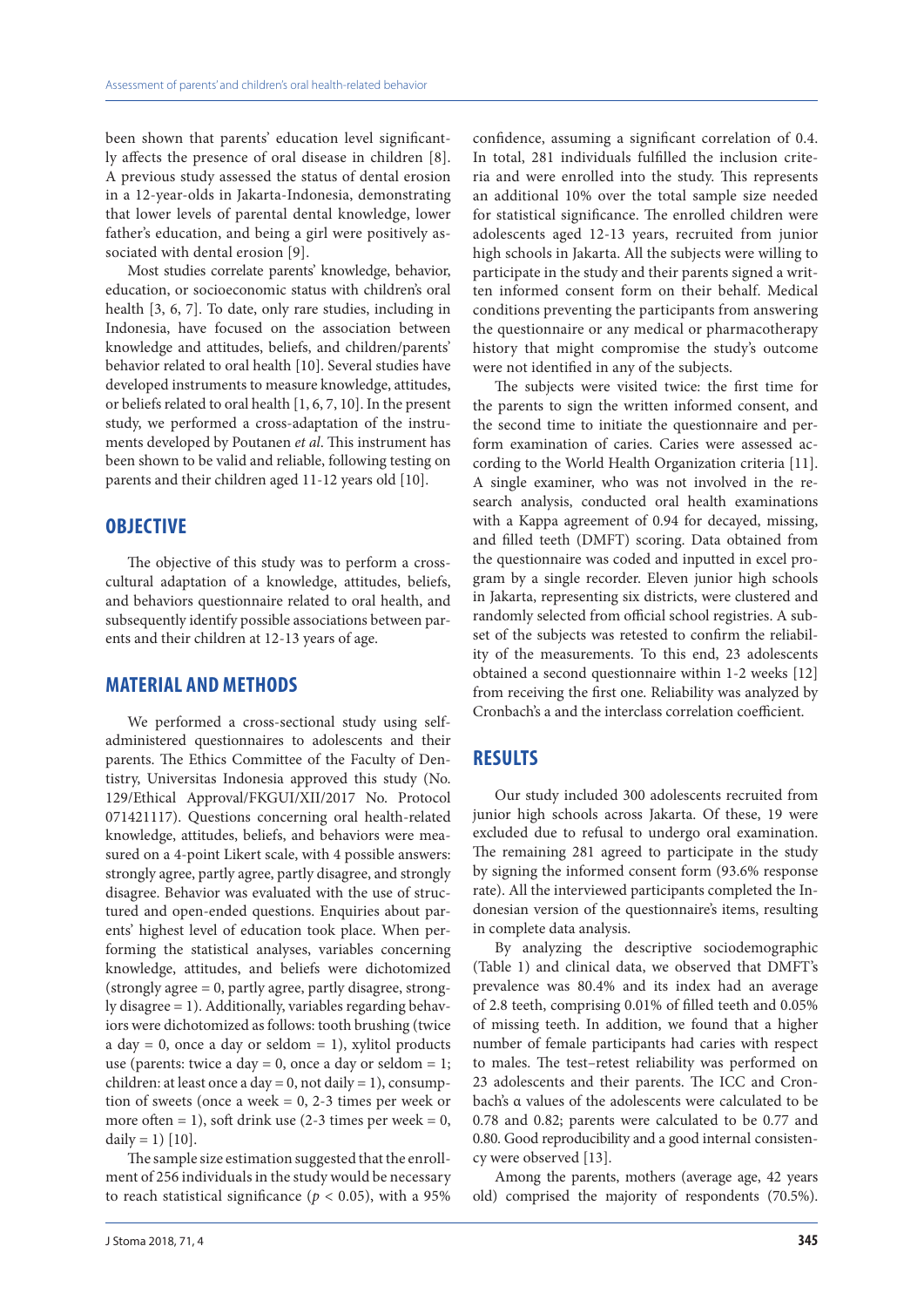| <b>Factor</b>      | $n$ (%)    |  |  |  |  |
|--------------------|------------|--|--|--|--|
| Child gender       |            |  |  |  |  |
| Male               | 134 (47.7) |  |  |  |  |
| Female             | 147 (52.3) |  |  |  |  |
| Child age (year)   |            |  |  |  |  |
| 12                 | 150 (53.4) |  |  |  |  |
| 13                 | 131 (46.6) |  |  |  |  |
| Child caries       |            |  |  |  |  |
| Without experience | 55 (19.6)  |  |  |  |  |
| With experience    | 226 (80.4) |  |  |  |  |

**TABLE 1.** Child's demographic characteristics

**TABLE 2.** Differences between parents' educational level and children's experience with caries

| <b>Factor</b> |                    | <b>Without caries</b> |            | <i>p</i> value* |  |
|---------------|--------------------|-----------------------|------------|-----------------|--|
|               |                    | $n$ (%)               | $n$ (%)    |                 |  |
|               | Mother             |                       |            |                 |  |
|               | Primary            | 5(11.9)               | 37(88.1)   |                 |  |
|               | Junior high school | 11(18.3)              | 49 (81.7)  | $0.011***$      |  |
|               | Senior high school | 22(16.5)              | 111(83.5)  |                 |  |
|               | College            | 17(37.0)              | 29(63.0)   |                 |  |
| Father        |                    |                       |            |                 |  |
|               | Primary            | 4(20.0)               | 16(80.0)   |                 |  |
|               | Junior high school | 6(9.2)                | 59 (90.8)  | 0.107           |  |
|               | Senior high school | 34 (22.2)             | 119 (77.8) |                 |  |
|               | College            | 11(25.6)              | 32 (74.4)  |                 |  |

*\*χ2 \*\*Statistically significant with p < 0.05* 

**TABLE 3.** Score of knowledge, attitudes, belief, and behaviors questionnaire ( $n = 281$ )

|                                               | Mean $\pm$ SD |               |                |  |
|-----------------------------------------------|---------------|---------------|----------------|--|
|                                               | <b>Parent</b> | <b>Child</b>  | <b>Min-Max</b> |  |
| Sum score knowledge,<br>attitudes, and belief | $5.7 + 5.4$   | $6.7 \pm 5.2$ | $0 - 33$       |  |
| <b>Behavior</b>                               | $1.7 \pm 0.7$ | $1.7 \pm 0.8$ | 0-4            |  |

When evaluating mothers' educational level and children's caries experience, we observed significant differences. On the contrary, this was not observed with the fathers (Table 2). Moreover, floor or ceiling effects were not present in the sample. We believe these results are due to the fact that the percentage of the respondents who achieved the lowest or highest possible score was less than 15% [13]. This lack of floor or ceiling effects also indicated a lack of extreme items in the lower or upper end of the scale, supporting a sufficient validity of the content [13]. The minimum

and maximum score possible for the sum of knowledge, attitudes, and beliefs items were 0 and 51, respectively, while the maximum scores obtained was 33 (Table 3). The minimum and maximum scores possible for behaviors questions were 0 and 4, respectively.

In the questionnaire's responses, we observed that both the parent and the child mostly knew that it is possible to achieve a reduction of the risk of caries by using fluoride toothpaste and omitting one sweet snack a day. In 60.5% of the cases, both the child and the parent knew that to achieve a sufficient supply of fluoride, the guidelines recommend tooth brushing at least twice a day. In almost 50% of the pairs, both of the parties considered tooth brushing important prior to going to school and meeting friends. In 90% of the parent-child pairs, both of the parties reported brushing their teeth with fluoride toothpaste at least twice a day (Table 4). Finally, the present study also found a significant correlation between knowledge, attitudes, belief, and behaviors of the parent and child (Table 5).

### **DISCUSSION**

The results of our cross-cultural adaptation of knowledge, attitudes, belief, and behaviors questionnaire in Indonesian adolescents and their parents, demonstrate the validity and reliability of the psychometric properties of the Indonesian version. These results are in line with the English version. Additionally, both the Indonesian and English language versions were semantically similar. In the present study, we did not observe floor or ceiling effects [13]. Our results demonstrate the presence of a positive correlation between knowledge, attitudes, belief, and behaviors among parents and their child. A good knowledge attitudes, belief, and behaviors of parents reflected a better knowledge attitudes, belief, and behaviors of the children. Research performed in previous studies has shown that rather than parents' knowledge and attitudes, it was the reported behaviors that were more strongly associated with their children's own reported behaviors. These results support the findings that a child's behavior is learned from his/her parents [10].

Similar to previous studies, the majority of the responding parents were the mothers [10]. We observed a significant difference between parents' educational level and children's caries experience. Specifically, for the mothers only, parent's education level was found to be statistically significant as a predictor of caries. This finding can be explained by the fact that mothers' education is linked to an increased knowledge of healthy behaviors, followed by an increased ability to monitor and maintain their children's dental health. Children whose mothers reached senior high school or university had statistically significantly lower levels of dental caries than those whose mothers reached only high school education [14]. Previous studies have also shown that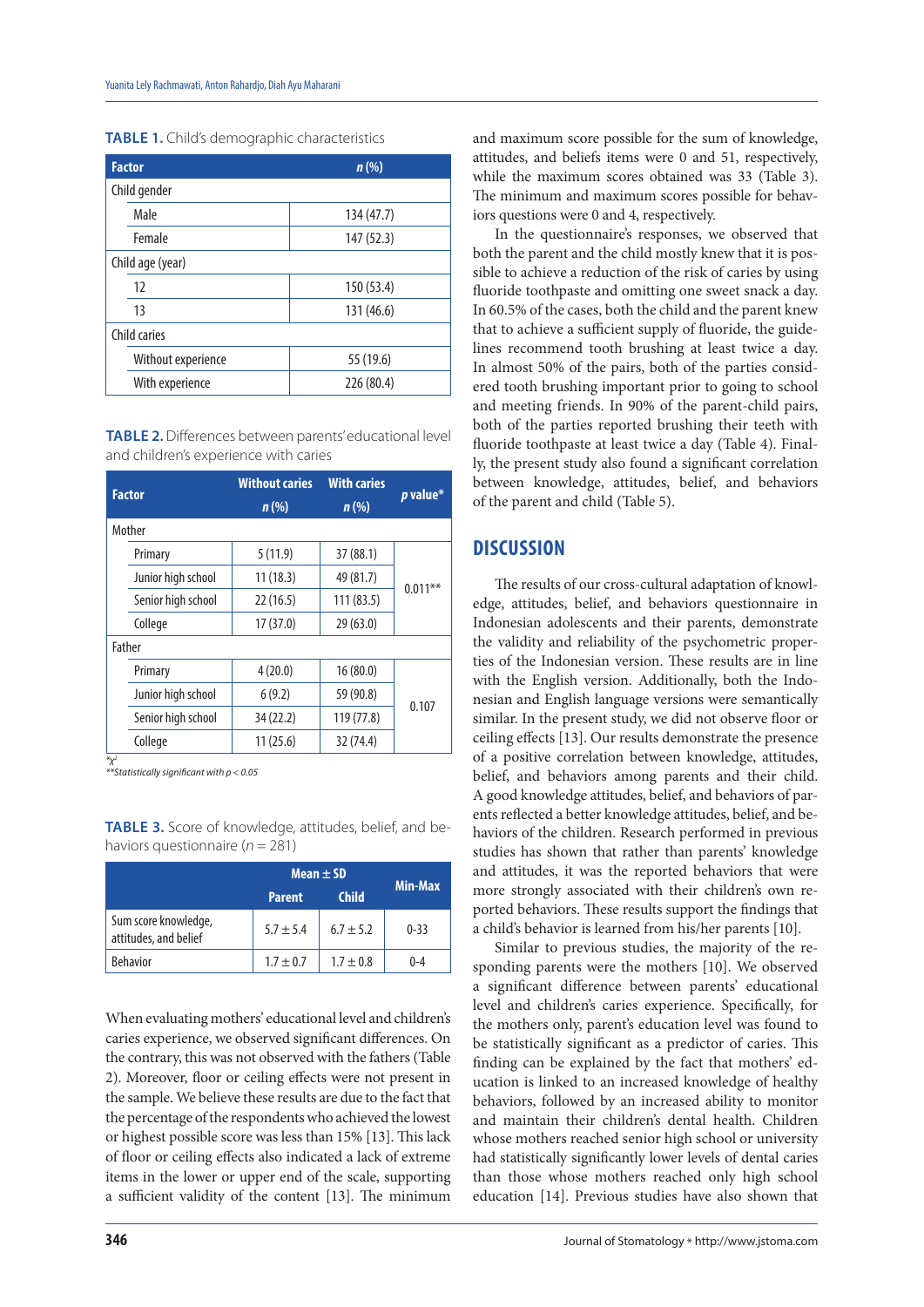**TABLE 4.** Numbers and percentages of child (C)-parent (P) pairs according to their oral health-related knowledge, attitudes, belief, and behaviors (both favorable, child not favorable and parent favorable, child favorable and parent not favorable, and both not favorable)

| <b>Statement</b> |                                                                                  | $P + C +$  | $P + C -$ | $P - C +$ | $P - P -$  | $p$ value*   |  |
|------------------|----------------------------------------------------------------------------------|------------|-----------|-----------|------------|--------------|--|
|                  |                                                                                  |            | $n$ (%)   | n(%)      | $n$ (%)    |              |  |
| Knowledge        |                                                                                  |            |           |           |            |              |  |
|                  | A person can reduce the risk of caries by using fluoride toothpaste              | 122 (43.4) | 65(23.1)  | 42 (14.9) | 52 (18.5)  | $0.033**$    |  |
|                  | A person can reduce the risk of caries by using xylitol products after meals     | 42 (14.9)  | 43 (15.3) | 42 (14.9) | 154 (54.8) | 1.000        |  |
|                  | For sufficient fluoride supply one has to brush teeth at least twice a day       | 170 (60.5) | 68 (24.2) | 24(8.5)   | 19(6.8)    | $< 0.001$ ** |  |
|                  | A person can reduce the risk of caries by omitting one sweet snack a day         | 96 (34.2)  | 69 (24.6) | 45 (16.0) | 71(25.3)   | $0.031**$    |  |
|                  | Attitude                                                                         |            |           |           |            |              |  |
|                  | Brushing teeth is very important for me because then I feel fresh                | 217(77.2)  | 47 (16.7) | 15(5.3)   | 2(0.7)     | $< 0.001**$  |  |
|                  | Brushing teeth is very important for me when going to a dentist                  | 117(41.6)  | 63 (22.4) | 36 (12.8) | 65(23.1)   | $0.009**$    |  |
|                  | Brushing teeth is very important for me because then I would not get caries      | 213 (75.8) | 41 (14.6) | 21(7.5)   | 6(2.1)     | $0.015***$   |  |
|                  | Brushing teeth is very important for me when going to a party                    | 123 (43.8) | 53 (18.9) | 38 (13.5) | 67(23.8)   | 0.142        |  |
|                  | Brushing teeth is very important for me because then my breath is fresh          | 202 (71.9) | 63 (22.4) | 12(4.3)   | 4(1.4)     | $< 0.001$ ** |  |
|                  | Brushing teeth is very important for me when going to school/work                | 200 (71.2) | 46 (16.4) | 19(6.8)   | 16(5.7)    | $0.001**$    |  |
|                  | I would be distressed if I got caries                                            | 132 (47.0) | 92 (32.7) | 19(6.8)   | 38 (13.5)  | $< 0.001$ ** |  |
|                  | Brushing teeth is very important for me because then my gingiva is healthy       | 213 (75.8) | 46 (16.4) | 15(5.3)   | 7(2.5)     | $< 0.001$ ** |  |
|                  | Brushing teeth is very important for me because then my appearance is better     | 171 (60.9) | 49 (17.4) | 40 (14.2) | 21(7.5)    | 0.397        |  |
|                  | Brushing teeth is very important for me because then I avoid tooth discoloration | 171 (60.9) | 61(21.7)  | 22(7.8)   | 27(9.6)    | $< 0.001**$  |  |
|                  | Brushing teeth is very important for me when going to meet my friend             | 123 (43.8) | 69 (24.6) | 42 (14.9) | 47 (16.7)  | $0.013**$    |  |
|                  | Brushing teeth is very important for me when going to sports/hobbies, etc.       | 102 (36.3) | 60 (21.4) | 46 (16.7) | 72 (25.6)  | 0.246        |  |
| <b>Belief</b>    |                                                                                  |            |           |           |            |              |  |
|                  | I believe I can keep my own teeth for my whole life                              | 216 (76.9) | 18(6.4)   | 20(7.1)   | 27(9.6)    | 0.871        |  |
| <b>Behavior</b>  |                                                                                  |            |           |           |            |              |  |
|                  | I brush teeth with fluoride toothpaste at least twice a day                      | 255 (90.7) | 6(2.1)    | 14(5.0)   | 6(2.1)     | 0.115        |  |
|                  | I eat sweets once a week or more seldom                                          | 10(3.6)    | 24(8.5)   | 44 (15.7) | 203 (72.2) | $0.021**$    |  |
|                  | I use xylitol gum at least twice a day                                           | 56 (19.9)  | 41 (14.6) | 55 (19.6) | 129 (45.9) | 0.184        |  |
|                  | I drink soft drinks 2-3 times per week or more seldom                            | 216 (76.9) | 33 (11.7) | 16(5.7)   | 16(5.7)    | $0.021**$    |  |
|                  | *McNemar's test for the differences between child-parents' pair                  |            |           |           |            |              |  |

*\*\*Statistically significant with p < 0.05* 

educational level of parents influences children's oral health [15-18]. The high percentage of mothers involved in the study may have influences the results because mothers are considered as role models, transferring values, norms, and attitudes that are, then, accepted by the children [19].

The findings obtained in the present study are in line with earlier research showing an association between mothers' oral health attitudes and their young children's caries experience [20]. Additionally, mothers' oral health status has been shown to be a strong predictor of their children's oral health status [21]. The children whose parents had a higher educational level brushed their teeth every day twice as many times more frequently than those of the parents with a lower educational level [6]. Additionally, findings in a Norwegian study have shown that parental education **TABLE 5.** Correlation of knowledge, attitudes, belief, and behaviors between child and parents

|                                    | Child's<br>knowledge        | <b>Childs</b><br>attitude    | Child's<br><b>belief</b>    | Child's<br><b>behavior</b>  |
|------------------------------------|-----------------------------|------------------------------|-----------------------------|-----------------------------|
| <b>Parent's</b><br>knowledge       | $p = 0.001*$<br>$r = 0.206$ |                              |                             |                             |
| <b>Parent's</b><br>attitude        |                             | $p < 0.001^*$<br>$r = 0.359$ |                             |                             |
| <b>Parent's</b><br><b>belief</b>   |                             |                              | $p < 0.001*$<br>$r = 1.000$ |                             |
| <b>Parent's</b><br><b>behavior</b> |                             |                              |                             | $p < 0.001*$<br>$r = 0.220$ |

*p-value for Spearman's correlation \*Statistically significant with p < 0.05*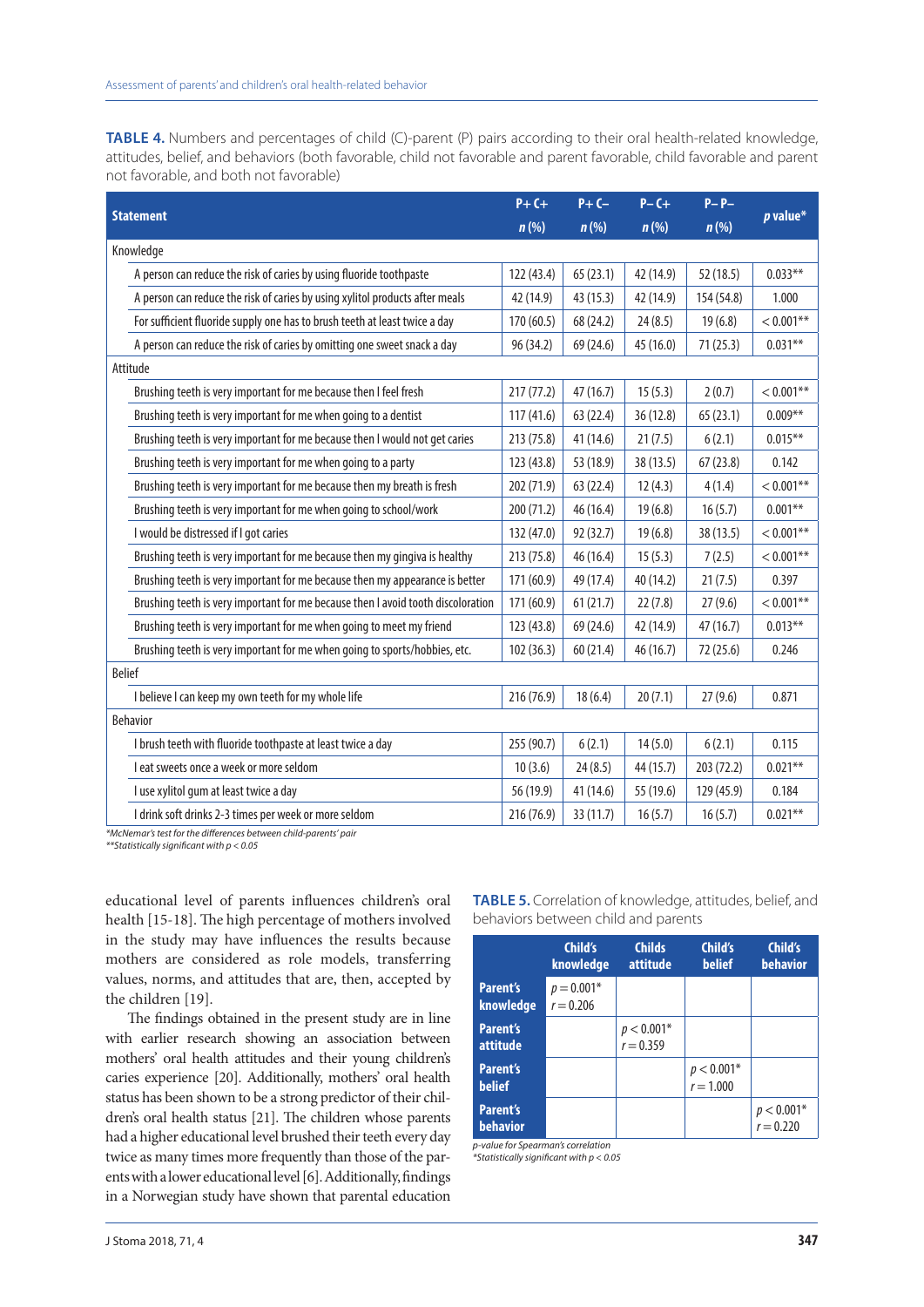and socioeconomic status had an impact on a child's oral health [22]. Specifically, parents with a higher educational level and higher income knew more about the prevention of dental caries by keeping one's teeth healthy. Moreover, these parents were more involved in their children's oral hygiene [23]. Children with caries had lower family incomes and less educated parents [24]. Additionally, an inadequate and poor nutrition has a considerable impact on the development of dental caries. Specifically, school children love snacking, do not follow healthy dietary habits, and like sticky, sweet food. It is well known that all of these habits will have a negative impact on the children's teeth [25]. Insufficient parental education and low-socioeconomic status contribute to poor dietary habits and an unhealthy lifestyle [26]. Importantly, parental attitudes toward oral health depend on their education. A systemic review reported that better educated parents are more attentive to their children's oral health [8].

Moreover, studies have reported that children's oral health is directly affected by both parental education and family socioeconomic factors [27, 28]. Low-education and low-income families are less attentive to basic dental care measures and regular preventive check-ups with the dentist, resulting in the development of dental caries [29]. The present study has some limitations. Specifically, we have not explored socioeconomic factors. Future studies are needed to measure the correlation of knowledge, attitudes, belief, and behaviors of the adolescents with parents' socioeconomic status. Furthermore, a larger sample set is necessary, to better reflect the Indonesian community.

### **CONCLUSIONS**

This study provided evidence to support the reliability and validity of the Indonesian questionnaire of knowledge, attitudes, belief, and behaviors for parent-child pairs. Importantly, it did not exhibit a ceiling or floor effect. Mothers comprise the majority of the respondents and significant differences were observed between mothers' educational level and children caries experience. Our results demonstrate the presence of a significant correlation between knowledge, attitudes, belief, and behaviors of parents and their child.

## **ACKNOWLEDGEMENTS**

The study received financial support from Universitas Indonesia.

# **CONFLICT OF INTEREST**

The authors declare no potential conflicts of interest with respect to the research, authorship, and/or publication of this article.

#### References

- 1. Young D, Adair PM, Pine CM, et al. Familial and cultural perceptions and beliefs of oral hygiene and dietary practices among ethnically and familial and cultural perceptions and beliefs of oral hygiene diverse groups. Community Dent Health 2004; 21: 102-111.
- 2. Petersen PE. Sociobehavioural risk factors in dental caries international perspectives. Community Dent Oral Epidemiol 2005; 33: 274-279.
- 3. Mattila ML, Rautava P, Aromaa M, et al. Behavioural and demographic factors during early childhood and poor dental health at 10 years of age. Caries Res 2005; 39: 85-91.
- 4. Lysakova A. Gender differences in dental caries among adolescents in Stockholm County Council. Karolinska Institutet 2014.
- 5. Fisher-Owens SA, Gansky SA, Platt LJ, et al. Influences on children's oral health: a conceptual model. Pediatrics 2007; 120: e510-e520.
- 6. Saldūnaitė K, Slabšinskienė EA, Vasiliauskienė I, et al. The role of parental education and socioeconomic status in dental caries prevention among Lithuanian children. Medicina (Kaunas) 2014; 50: 156-161.
- 7. Vanagas G, Milasauskiene Z, Grabauskas V, Mickeviciene A. Associations between parental skills and their attitudes toward importance to develop good oral hygiene skills in their children. Medicina (Kaunas) 2009; 45: 718-723.
- 8. Hooley M, Skouteris H, Boganin C, et al. Parental influence and the development of dental caries in children aged 0-6 years: a systematic review of the literature. J Dent 2012; 40: 873-885.
- 9. Septalita A, Bahar A, Agustanti A, et al. Dental erosion in 12-yearold school children living in Jakarta. J Phys Conf Ser 2017; 884: 12040.
- 10. Poutanen R, Lahti S, Tolvanen M, Hausen H. Parental influence on children's oral health-related behavior. Acta Odontol Scand 2006; 64: 286-292.
- 11. World Health Organization. Oral Health Surveys: Basic Methods. 5th ed. World Health Organization, Geneva 2013.
- 12. Polit DF. Getting serious about test-retest reliability: a critique of retest research and some recommendations. Qual Life Res 2014; 23: 1713-1720.
- 13. Terwee CB, Bot SDM, De Boer MR, et al. Quality criteria were proposed for measurement properties of health status questionnaires. J Clin Epidemiol 2007; 60: 34-42.
- 14. Boka V, Trikaliotis A, Kotsanos N, Karagiannis V. Dental caries and oral health-related factors in a sample of Greek preschool children. Eur Arch Paediatr Dent 2013; 14: 363-368.
- 15. Camargo MBJ, Barros AJD, Frazão P, et al. Predictors of dental visits for routine check-ups and for the resolution of problems among preschool children. Rev Saude Publica 2012; 46: 87-97.
- 16. Bozorgmehr E, Hajizamani A, Malek Mohammadi T. Oral health behavior of parents as a predictor of oral health status of their children. ISRN Dent 2013; 2013: 741783.
- 17. Van den Branden S, Van den Broucke S, Leroy R, et al. Effects of time and socio-economic status on the determinants of oral health-related behaviours of parents of preschool children. Eur J Oral Sci 2012; 120: 153-160.
- 18. Ardérius A, Veiga N, Godinho M, Ribeiro C. The influence of parents' educational level in children's oral health behavior. Public Health Res 2015; 5: 28-31.
- 19. Garbin CAS, Soares GB, Dócusse FRM, et al. Oral health education in school: parents' attitudes and prevalence of caries in children. Rev Odontol UNESP 2015; 44: 285-291.
- 20. Saied-Moallemi Z, Virtanen JI, Ghofranipour F, Murtomaa H. Influence of mothers' oral health knowledge and attitudes on their children's dental health. Eur Arch Paediatr Dent 2008; 9: 79-83.
- 21. Dye BA, Vargas CM, Lee JJ, et al. Assessing the relationship between children's oral health status and that of their mothers. J Am Dent Assoc 2011; 142: 173-183.
- 22. Koposova N, Widström E, Eisemann M, et al. Oral health and quality of life in Norwegian and Russian school children: a pilot study. Stomatologija 2010; 12: 10-16.